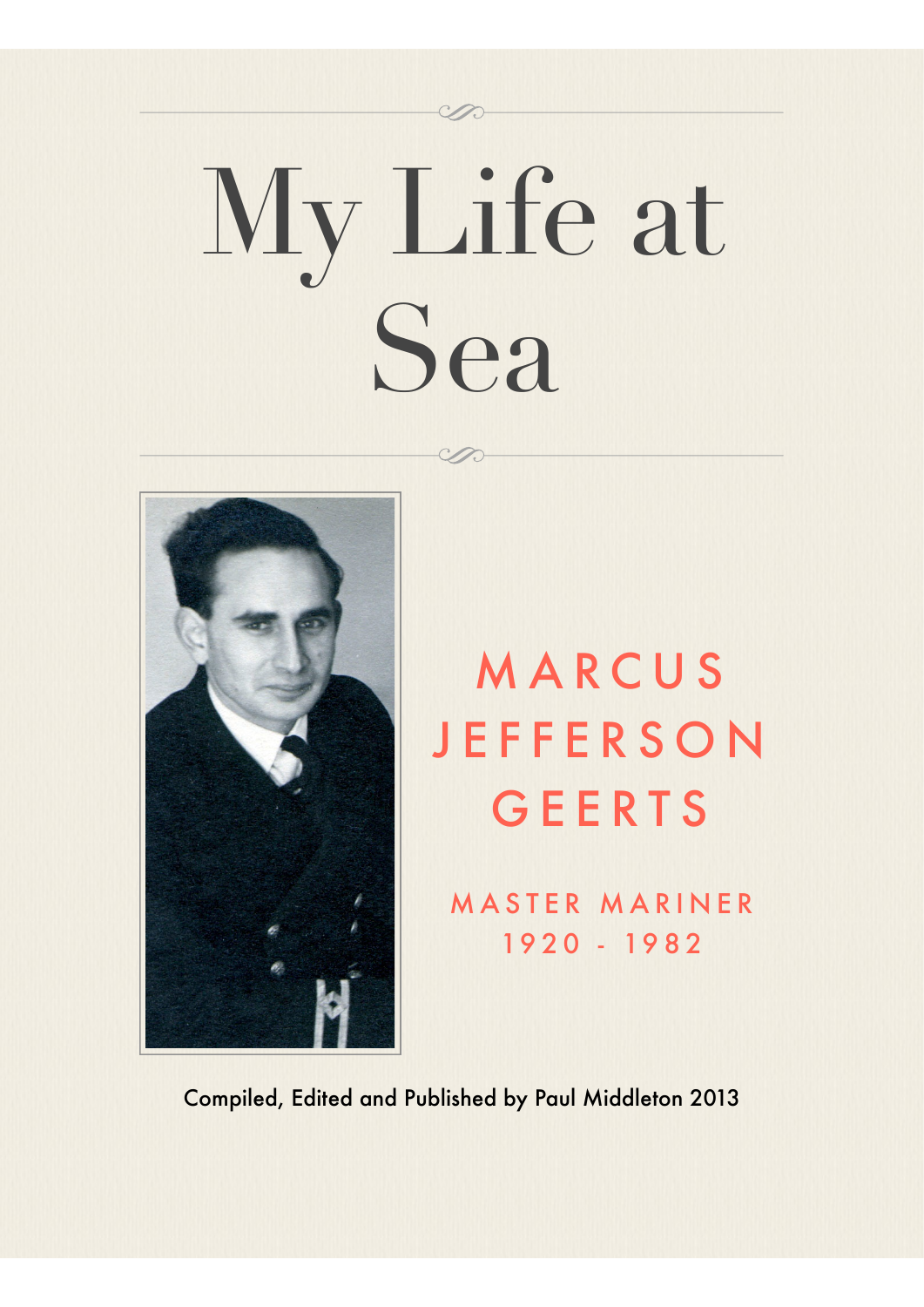## Copyright

This pdf version of *My Life at Sea* Copyright © Paul Middleton 2013

All rights reserved. No part of this publication may be reproduced, stored in or introduced into a retrieval system, or transmitted, in any form or by any means, electronic, mechanical, photocopying, recording or otherwise, without prior written permission of the author and publisher, except by a reviewer who may quote brief passages in a review. Any person who does any unauthorised act in relation to this publication may be liable to criminal prosecution and civil claims for damages.

All photographs in this book are © Philippa Middleton and are part of the Geerts Family Archive

> For other publications by Paul Middleton from the Lindsay Family Archive and the Geerts Family Archive see page 180

> > i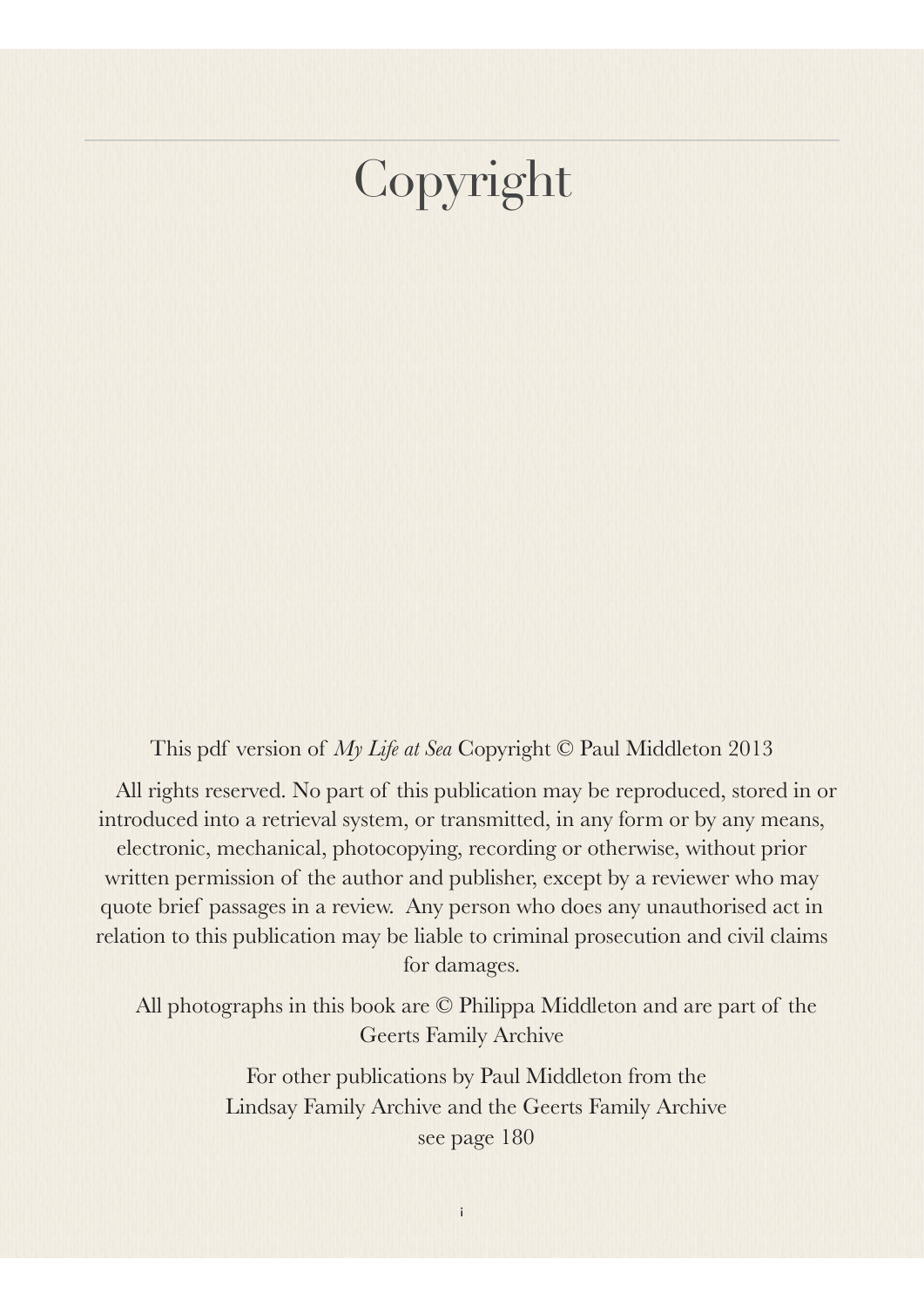## **Dedication**

*THIS BOOK IS DEDICATED to my grandchildren, Richard, Gerald, and Naomi who has just arrived on the 2nd April 1976, yet another of the important things which have happened to me in April. I first went to sea in April 1937, and I lost my job, for health reasons, in April 1974.*

*I DECIDED to have a shot at telling a yarn to the kids because I am unable to talk to them normally, and I get very frustrated by my disability which denies me the pleasure of talking to anyone in a normal fashion. These tales are only those that I would have inflicted on the poor children, and they may be of some interest to them as they grow. At least I hope that they will be able to understand that 'Grandpa Moose' has not always been such a queer old buffer and that I did at one time lead a full and interesting life.*

ii

*Marcus Jefferson Geerts 1976*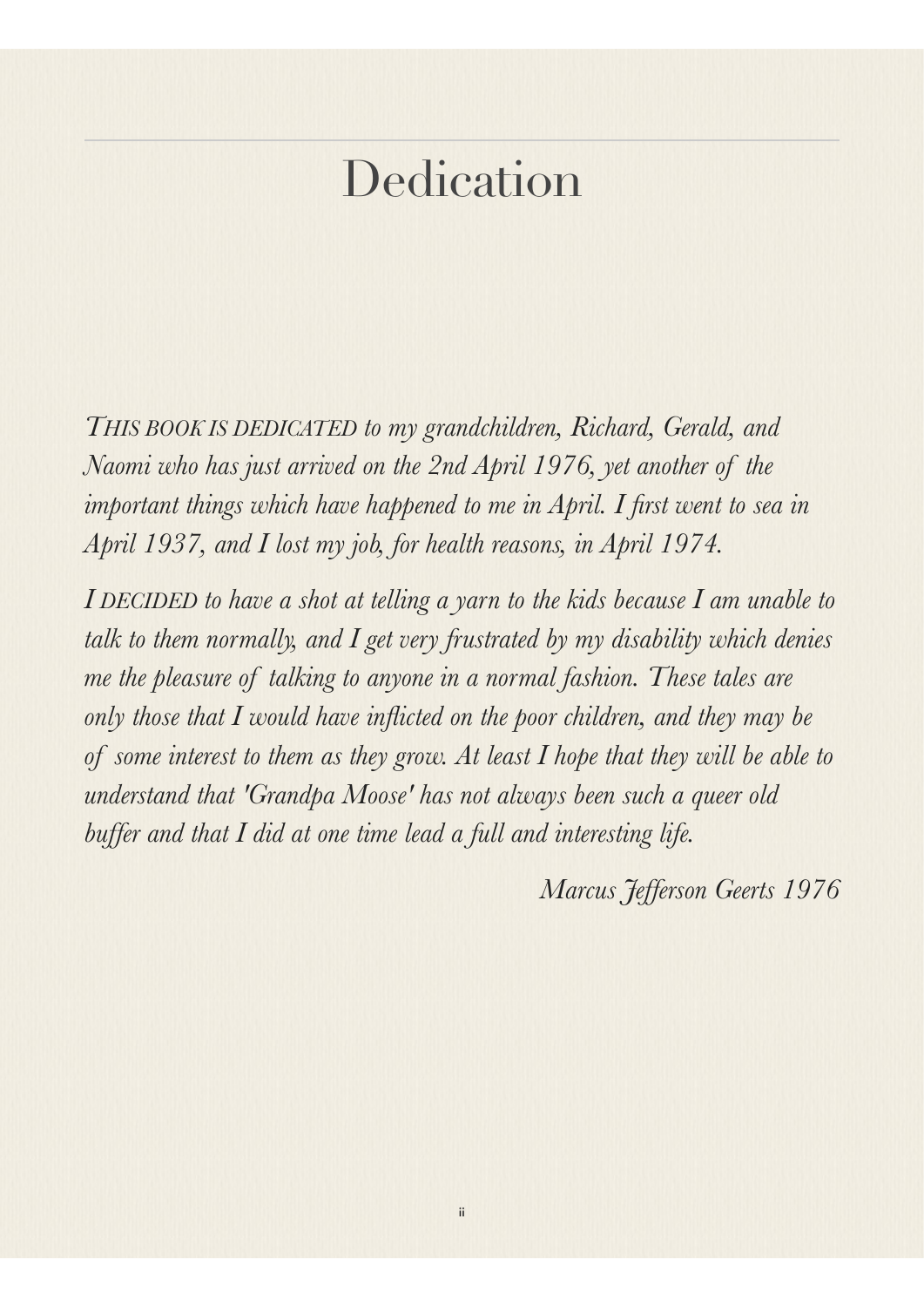*I DECIDED TO TRANSCRIBE this autobiography in July 2000, after finding the manuscript stored away in the Geerts family chest. In the preceding 20 years I had dipped into it at odd times, but never really taken the trouble to decipher properly the 145 odd pages of typescript. When I did so, I was utterly captivated.*

*MARCUS WROTE THIS IN 1976 after he had suffered a stroke, and felt the frustrations of his incapacity - he had suffered this stroke during the previous year. With his prodigious memory, he then set about the task of writing down on paper the fascinating story of his boyhood in South Africa and his life at sea. The resulting story is a fitting memorial to all those who sailed the seas in the Thirties and during the years of War.*

*HE WROTE THIS STORY specifically for his grandchildren who were arriving in the Seventies, so I would like to dedicate my work on this to his wife Margaret, or Bumper Moose as she is affectionately known, and John and Pippa his children.*

iii

*Paul Middleton September 2000*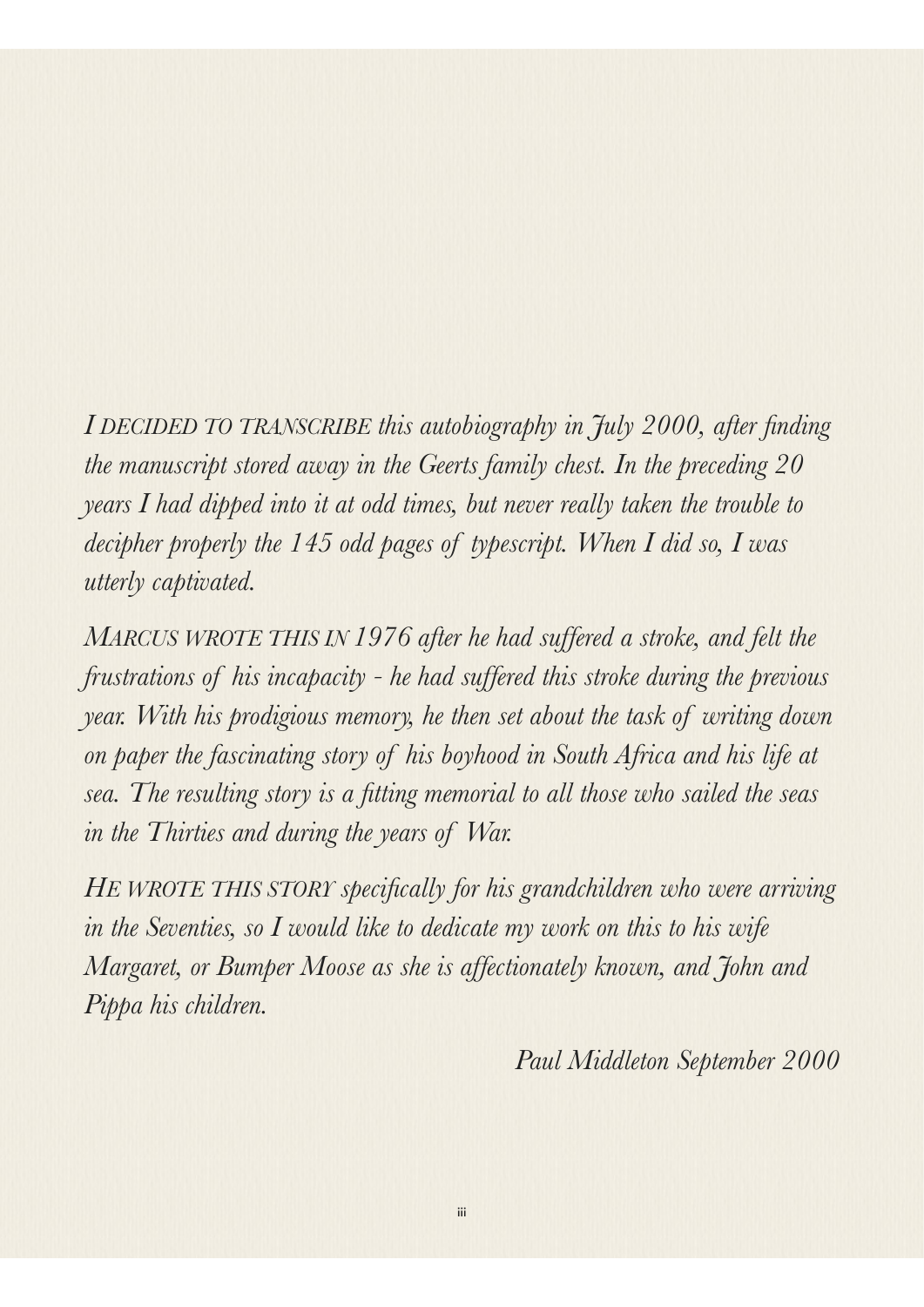*SINCE I STARTED TO FORMAT this autobiography for the electronic market, and having re-read the text 13 years later, it became obvious to me that the book should be placed in its historical context.*

*MARCUS GREW UP in the 1920s in the British dominion of the Union of South Africa created in 1910, and comprising the former territories of the Cape and Natal and the republics of Orange Free State and Transvaal. By the time he joined the General Botha Training Ship at 13, the Union had been granted virtual independence from the United Kingdom.*

*BY THE MID THIRTIES, the South African Party and National Party had merged to form the United Party, which sort reconciliation between Afrikaners and English-speaking whites. But by 1939 the parties had again split over the entry of the Union into World War II as a British ally, a move which the National Party followers strongly opposed.*

iv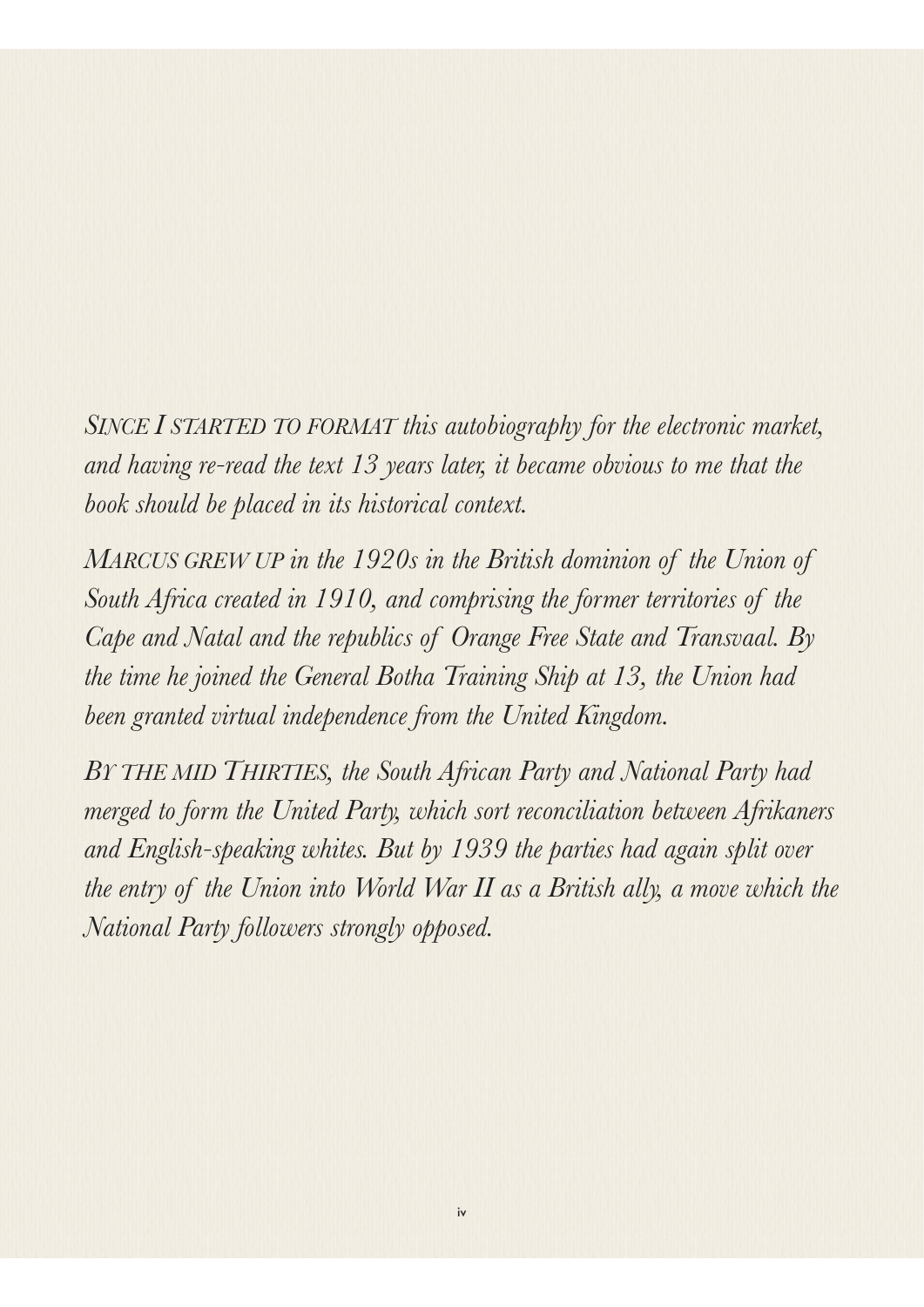*THE NATIONAL PARTY was elected to power in 1948 strengthening the racial segregation begun under Dutch and British colonial rule by classifying the population into three races and implementing rights and limitations for*  each. The white minority controlled the vastly larger black majority. The *segregation became known as apartheid.* 

*BY THE TIME MARCUS HAD TYPED this manuscript, the Republic had gained independence, and implemented the Mahlabatini Declaration of Faith, signed by Buthelezi and Schwarz in 1974, enshrining the principles of peaceful transition of power, and equality for all. This was to be the first of such agreements by acknowledged black and white political leaders in South Africa. As we now know, the final peaceful transition was finally negotiated between FW de Klerk and Nelson Mandela in 1993.*

v

*Paul Middleton 2013*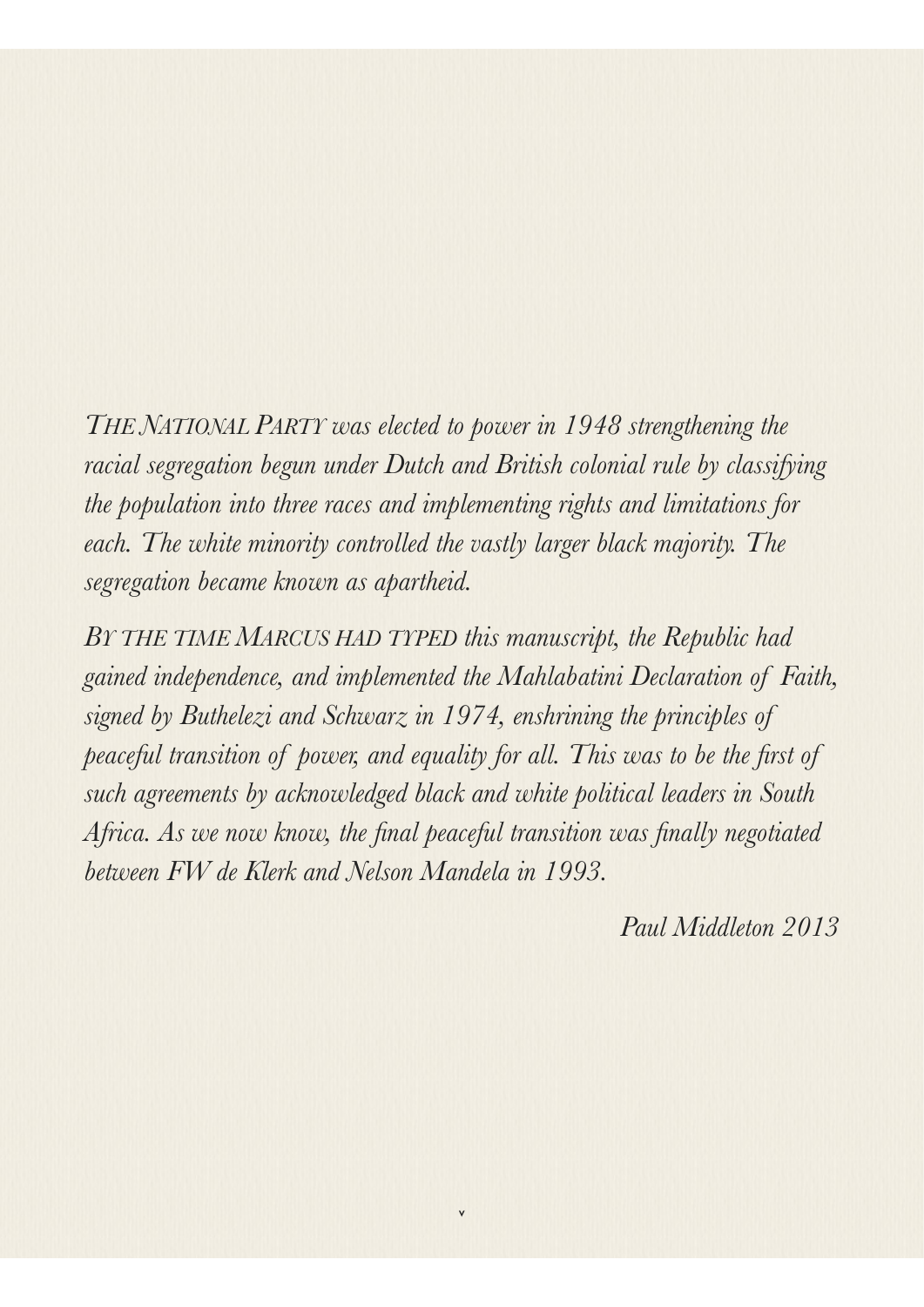## Chronology

#### **Marcus Jefferson Geerts**

Born in Port Elizabeth, South Africa 8 December 1920

\_\_\_\_\_\_\_\_\_\_\_\_

Mother Anne Myburg, Father unknown, adopted at a few months old by Marcus and Florence Geerts, orange farmers

Marcus Geerts starts grocery business c. 1925

Father becomes Mayor of Port Alfred 1928

Visit of Prince of Wales, Opening of Bowling Green, Re-opening of Blaauwkrantz Gorge railway bridge, mother goes flying in Tiger Moth, Electricity Company and new School open during year as Mayor

Six months stay with Stocks family at Mentone Tea Gardens 1929

Watched building of model of Winchester Castle by Harrison 1931

Decision to send me to the *General Botha* for training 1932 \_\_\_\_\_\_\_\_\_\_\_\_

Left home aged 13 to join *SSTS General Botha* under Captain Yardley 1933, leave 1936, National Geographic Society essay prize 1936

Parents retire to Seapoint 1936

Join *SS Dromore Castle* under Captain Causton March 1937

1st voyage Cape Town - Port Elizabeth - Durban - Lourenço Marques - Beira - Freetown - New York (BAC) - Point Breeze - Cape Town 2nd voyage Cape Town - Port Elizabeth - Durban - Lourenço Marques - Beira - Tamatave Madagascar - Port Louis Mauritius - Beira - Cape Town - Freetown - Baltimore - New York (World Fair) - Cape Town 3rd voyage Cape Town - Port Elizabeth - East London - Beira - London

Meet Lynn, Margaret Lindsay 1938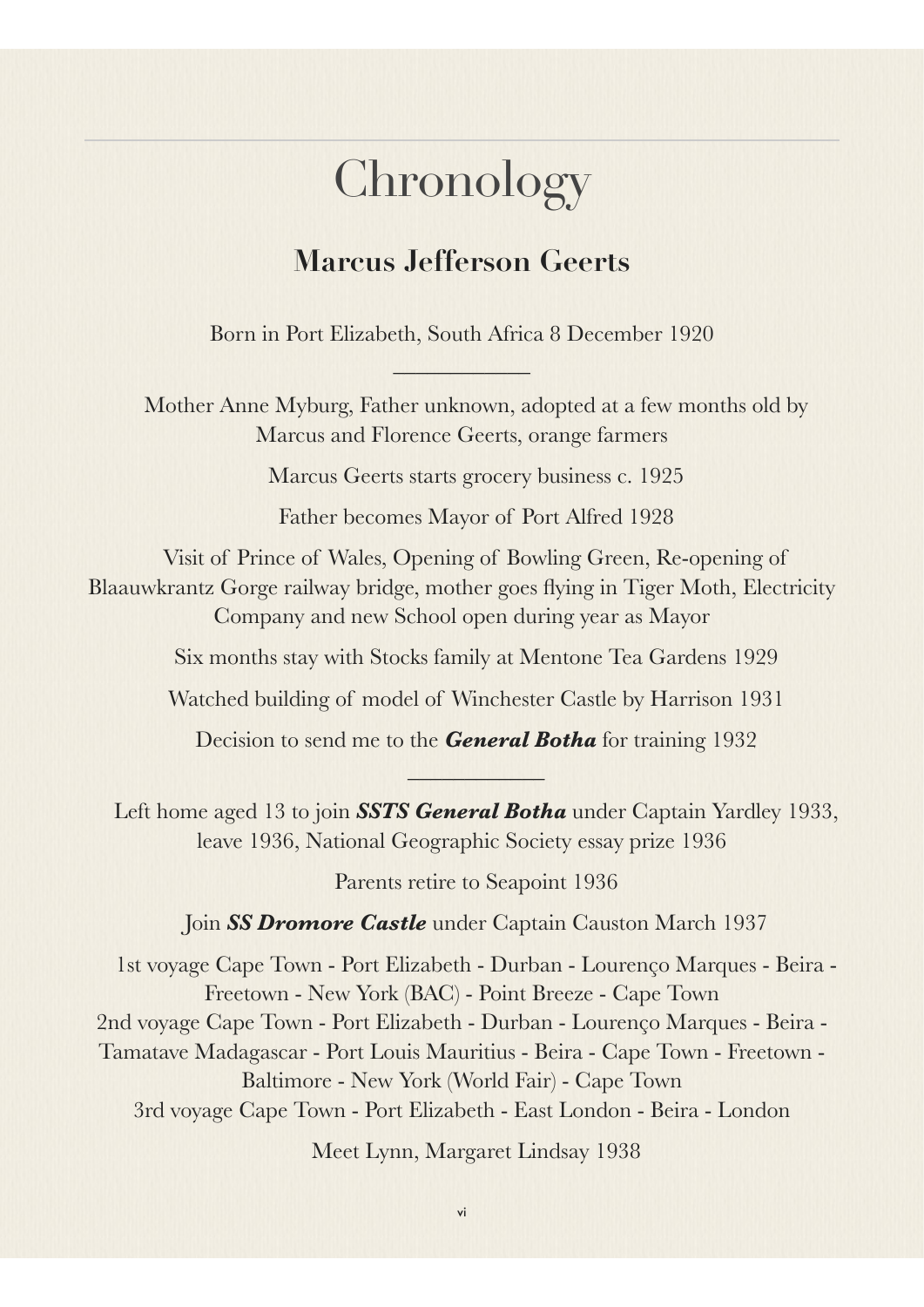#### Join *SS Dundrum Castle* under Captain Pace 1938

Hull - New York - Beira - New York (BAC and stay with Wynn family) - Cape Town - South African ports - Freetown - convoy to Hull 1939

#### Join *SS Roxburgh Castle* under Captain Smythe 1940

1st voyage Southampton - Lobito Bay - Cape Town - Southampton 2nd voyage Southampton - Cape Town March 1940

Join *British Genius* and leave South Africa for ever 1940

Cape Town - Freetown - convoy to Methil - London

Navigation School and The Blitz 1940

Caledonia to Boston to collect *Gemma* November 1940

Join *Gemma* under Captain Wardell 9 November 1940

1st voyage Boston - Halifax 1st convoy Halifax - storm - Halifax for repairs 2nd convoy Halifax - storm - St Johns - sinks December 1940 3rd convoy St Johns - engine failure - abandon ship - tow to St Johns 4th voyage St Johns - lost - Hamilton Bermuda - steal train - Port-of-Spain Trinidad April 1941

*Lady Drake* to Boston April 1941

*Christian Holm* to UK May 1941

Passed 2nd Mate exams July 1941

Engaged to Margaret Lindsay July 1941

Join *SS Empire Meteor* August 1941

1st voyage London - Clyde - convoy to Halifax - New York (BAC) - load munitions - Halifax - convoy to Loch Ewe Scotland - Reykjavik 2nd voyage Convoy PQ2 - Dvina River - Archangel 31 December 1941

Join *SS Empire Mavis* at Molotovsk and iced in January 1942

Asthma attack - execution of stores thief by Russians - A/A guns after party trouble - tooth extraction - Molotovsk - Iceland - Hull left April 1942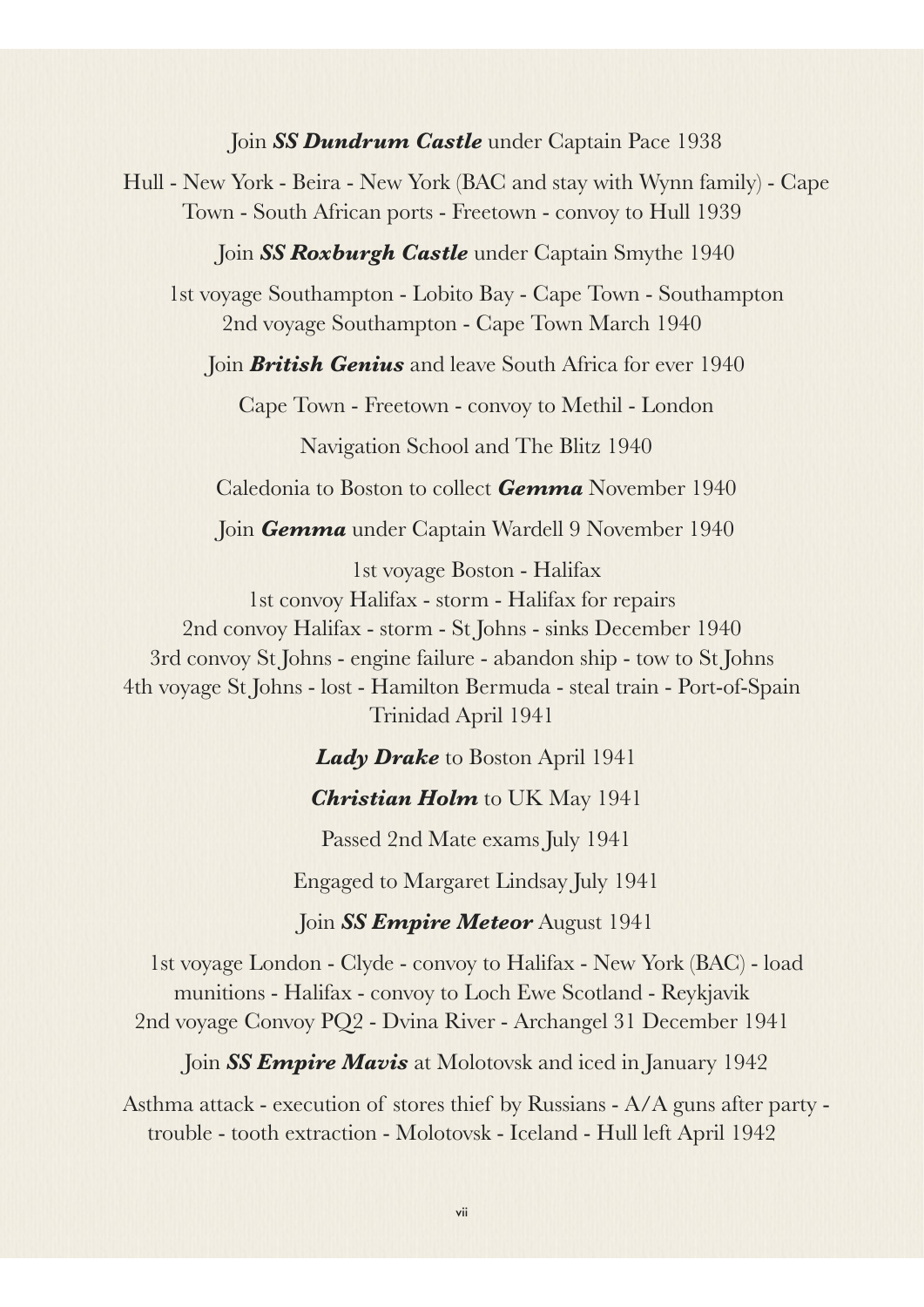Married Margaret at Abbots Kerswell July 1942

Joined *SS Norman Star* under Captain Maclean August 1942

Liverpool - convoy to Halifax - storms - convoy to Trinidad - meet *Gemma* - Rio de Janeiro - Montevideo - Buenos Aires - Tres Puntas - Punta Arenas - Straits of Magellan - Valparaiso - Antofagasta - Panama Canal - Key West - aground collision - scrape - Norfolk and repairs - Halifax - convoy with *Illustrious* to Liverpool

Passed 1st Mate exams 1943

John Geerts born 1 May 1943

**Queen Elizabeth** Glasgow to New York - train to Oakland - San Francisco

Join *SS Empire Anvil* under Captain Lee 1943

1st voyage Long Beach - Panama Canal - Norfolk - convoy with Emperor to Belfast - Glasgow - Holy Loch February 1944 2nd voyage Holy Loch - Gareloch to join Task Force for training April 1944 3rd voyage Glasgow to join Force 'O' - Slapton Sands for training - Glasgow 4th voyage Glasgow - Portland to join Force 'O' 4 June 1944

Operation Neptune D-Day

Omaha Beach - Plymouth/Southampton 6 June 1944 50 Round trips up to end of November 1944

Join *Batory* under Captain Deyjakofski December 1944

1st voyage Glasgow - Red Sea - Bombay - Glasgow February 1945 2nd voyage Glasgow - Reykjavik - Glasgow April 1945 3rd voyage Glasgow - Gibraltar - Naples - Algiers - Glasgow June 1945

Join *SS Fort St Croix* under Captain Whalley July 1945

1st voyage London - Tampa - Boca Grande - Panama Canal - Melbourne - Port Pirie - Wellington 16 December 1945 - Cape Horn 3 January 1946 - Antwerp - Plymouth 11 February 1946

Pippa Geerts born 2 February 1946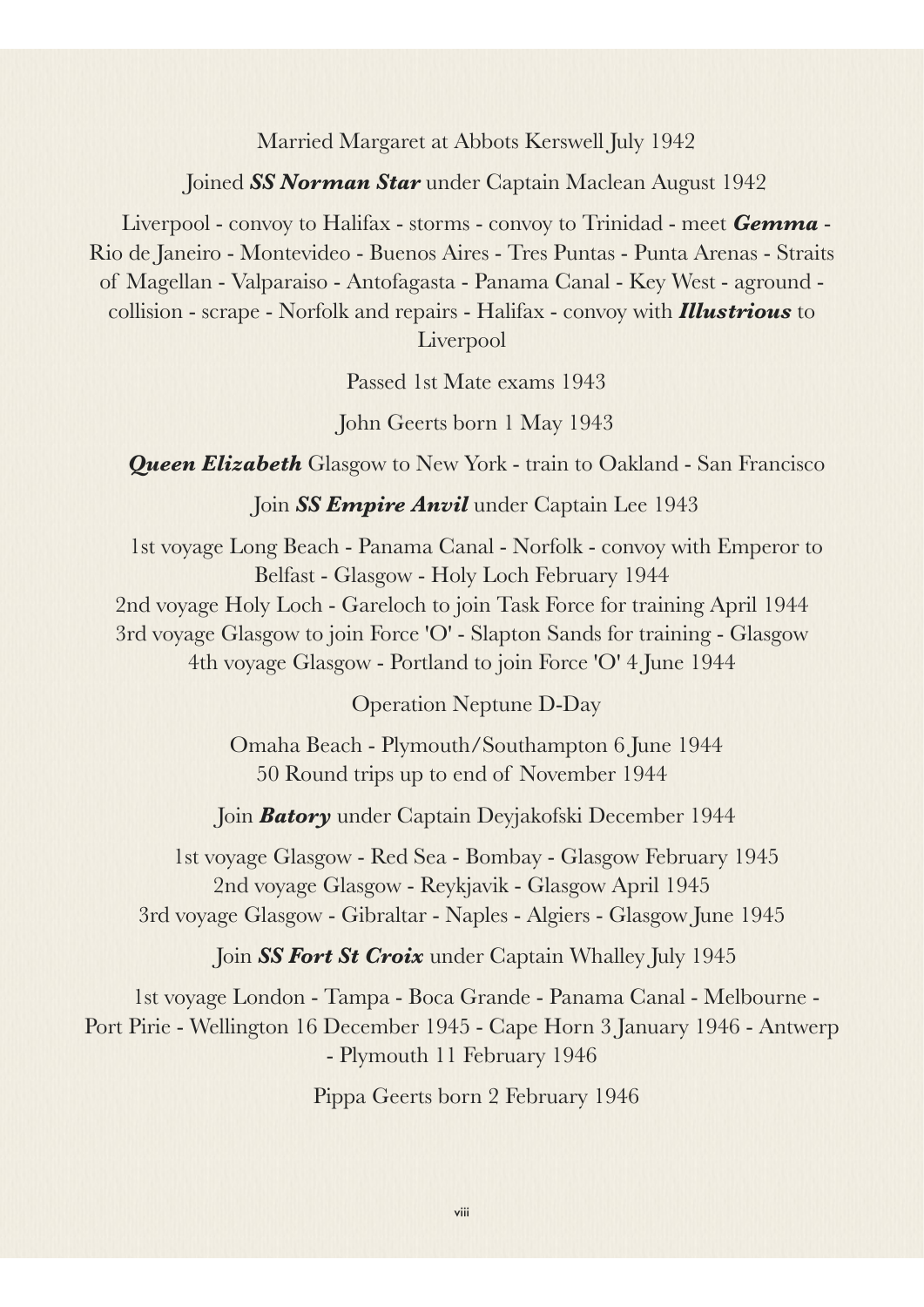2nd voyage March 1946 Tilbury - Newport - Gibraltar - Suez Canal - Red Sea - Basra - flight to/from Baghdad - Khoramsharr - Bahrain - Port Sudan heatstroke - Avonmouth

Navigation School and passed Master Mariner exams 1946

UCL staff in London and Southampton

Join *Baltavia* under Captain Whalley 1947

Shuttle voyages London - Kiel Canal - Gydnia and back

Join *Baltraffic* under Captain Paddy 1948

Short voyages Immingham - Gydnia - Immingham and back

London - Gibraltar - Limassol - Tel-Aviv - Haifa - Izmir - London 1948

Ill with ulcer and leave the Sea for good 1948  $\frac{1}{2}$  . The set of  $\frac{1}{2}$  ,  $\frac{1}{2}$  ,  $\frac{1}{2}$  ,  $\frac{1}{2}$ 

Join Marley Tiles 1948 Lost job for health reasons April 1974

Died 15 February 1982 R.I.P

\_\_\_\_\_\_\_\_\_\_\_\_

| G.EERTS<br>3<br>Dis. A.<br>73443<br><b>ISSUED BY</b><br>THE BOARD OF TRADE                                                         | 4<br>TEERT J.<br>$-6R$<br>176128<br>No. R<br>29 JUL 38                                                                |
|------------------------------------------------------------------------------------------------------------------------------------|-----------------------------------------------------------------------------------------------------------------------|
| <b>CERTI</b><br><b>CONTINUOUS</b><br>with a Copy If<br>of the MASTER'S                                                             | FICATE OF DISCHARGE,<br>desired by the Seaman<br>REPORT OF CHARACTER.                                                 |
| Date of Birth,<br>Name of Seaman, in full.<br>ferson Seeres 18.12.21<br>marcus fy                                                  | Certificate, if any.<br>Place of Birth and Nationality.<br>Grade.<br>Number.<br>MASTER<br>Clyabeth<br>56804.<br>$F-G$ |
| Height.<br>Colour of<br>*Complexion.<br>$(2)$ Hair.<br>$(1)$ Eyes.<br>Inches.<br>Feet.<br>(1)<br>(2)<br>National Health Insurance. | Tattoo or other Distinguishing Marks.<br>hole on                                                                      |
| Membership No.<br>Branch.<br>nul Association<br>745086440                                                                          | Signature Moreus Jefferson Geerts                                                                                     |